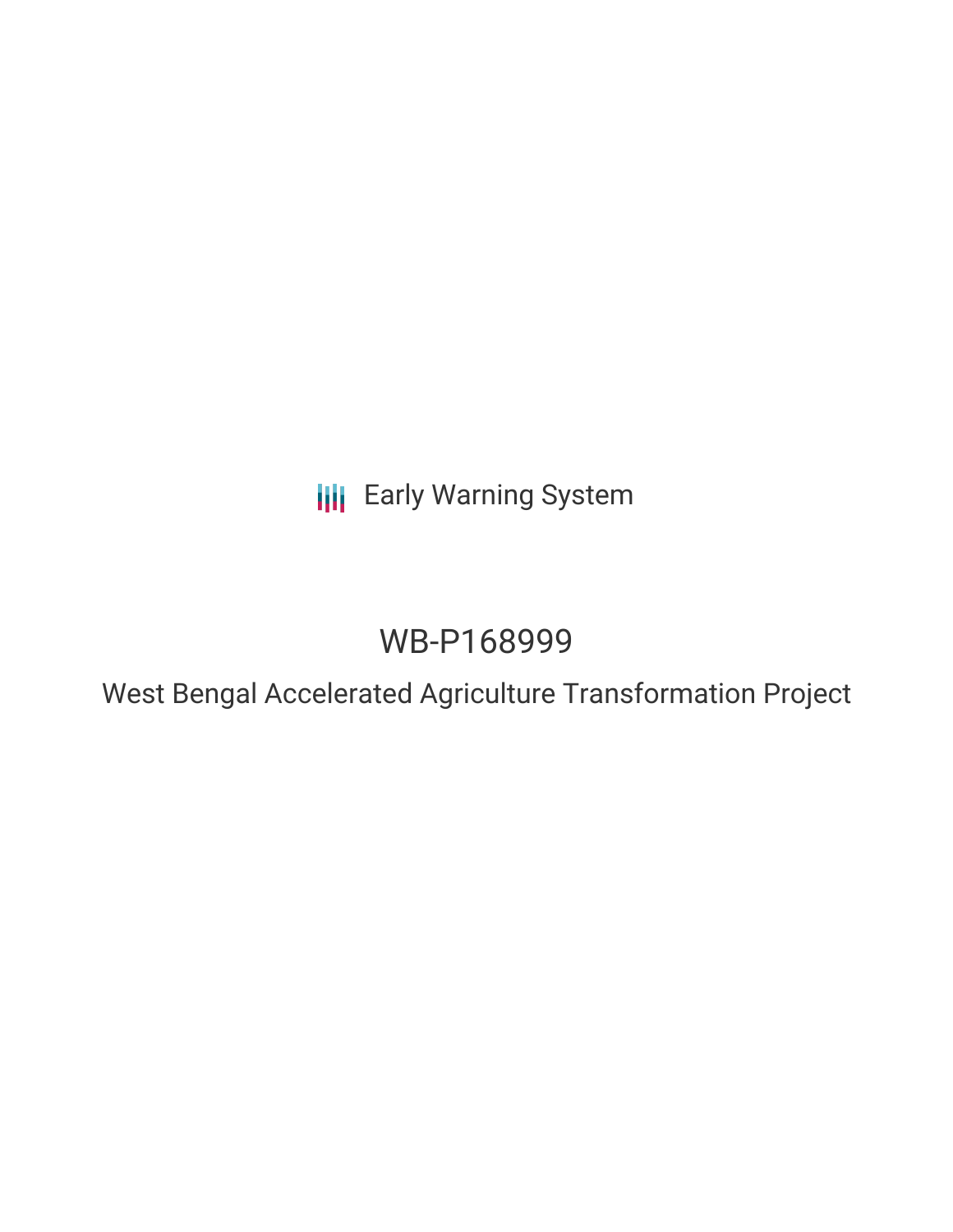

# **Quick Facts**

| <b>Countries</b>               | India                    |
|--------------------------------|--------------------------|
| <b>Specific Location</b>       | West Bengal              |
| <b>Financial Institutions</b>  | World Bank (WB)          |
| <b>Status</b>                  | Proposed                 |
| <b>Bank Risk Rating</b>        | B                        |
| <b>Voting Date</b>             | 2019-12-12               |
| <b>Borrower</b>                | Government of India      |
| <b>Sectors</b>                 | Agriculture and Forestry |
| <b>Investment Type(s)</b>      | Loan                     |
| <b>Investment Amount (USD)</b> | \$300.00 million         |
| <b>Project Cost (USD)</b>      | \$430.00 million         |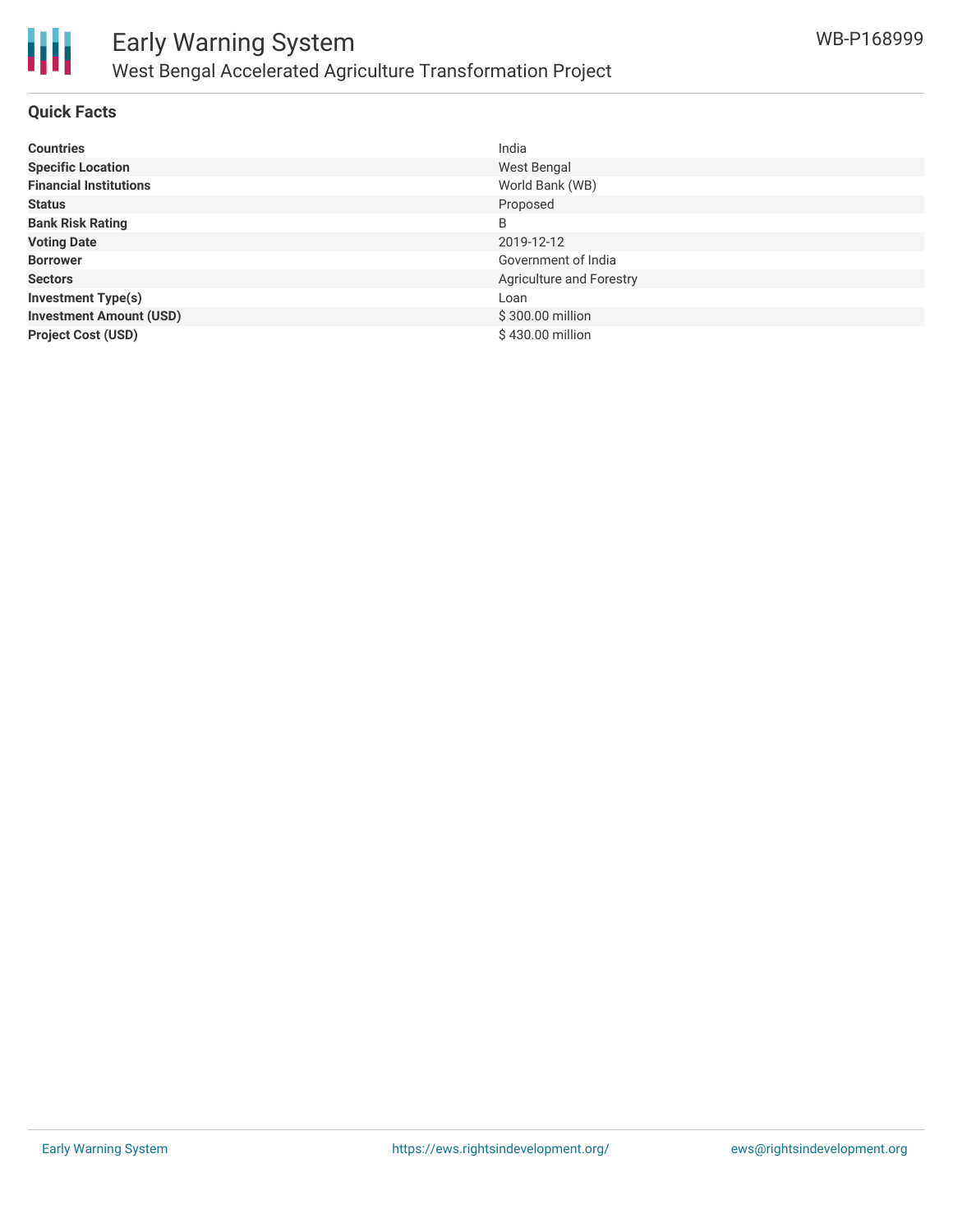

## **Project Description**

According to the bank document, "the proposed project will be structured as an Investment Project Financing (IPF) over a sixyear period funded by an IBRD loan. It will focus primarily on the value addition and marketing of primary produce in prioritized agriculture and allied sectors namely horticulture (fruits, vegetables, spices, flowers), livestock (meat, eggs and dairy) and aquaculture (high value species), for which the State has sufficient comparative or competitive advantage."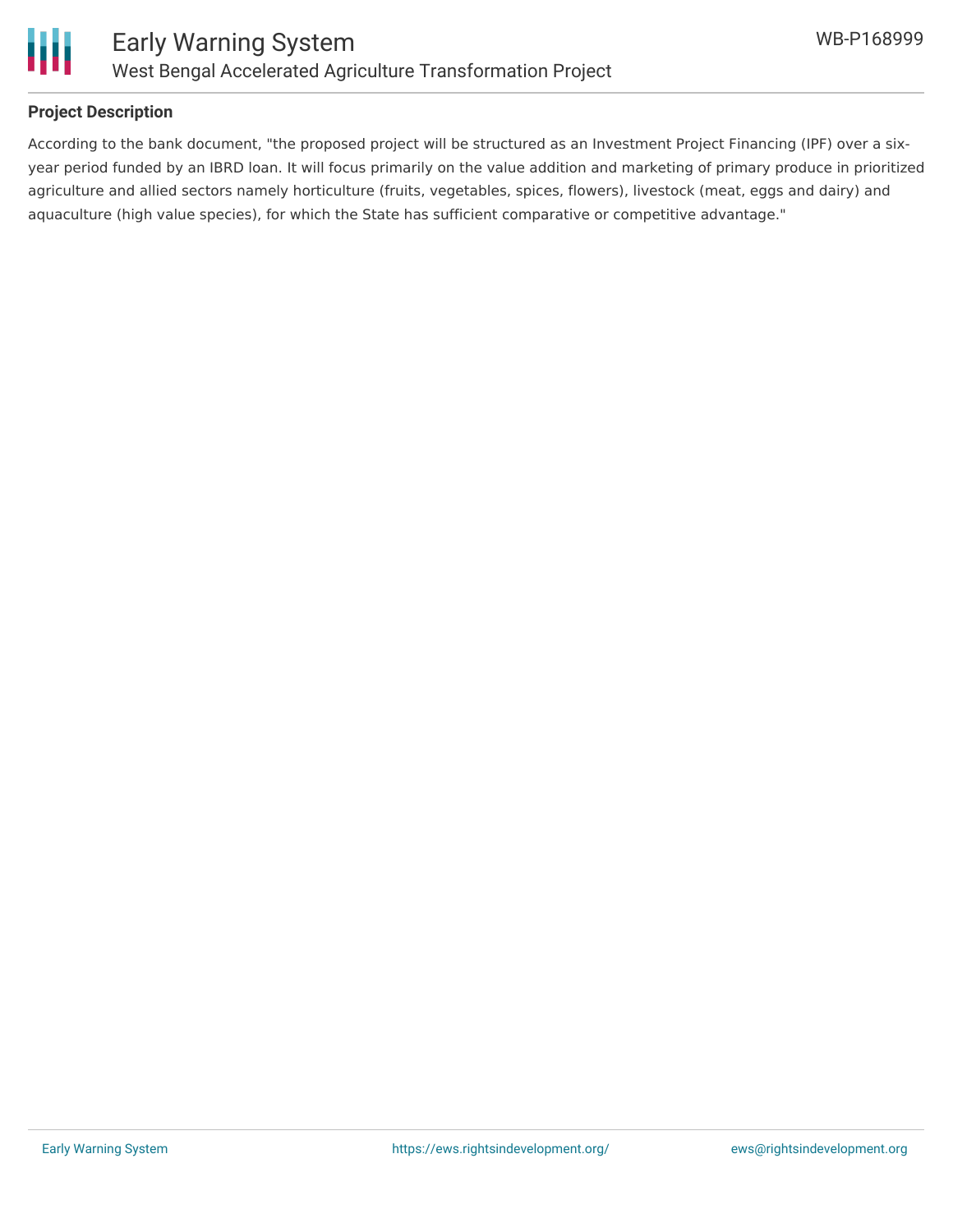

# **Investment Description**

World Bank (WB)

Co-financing:

Borrower US\$ 130 million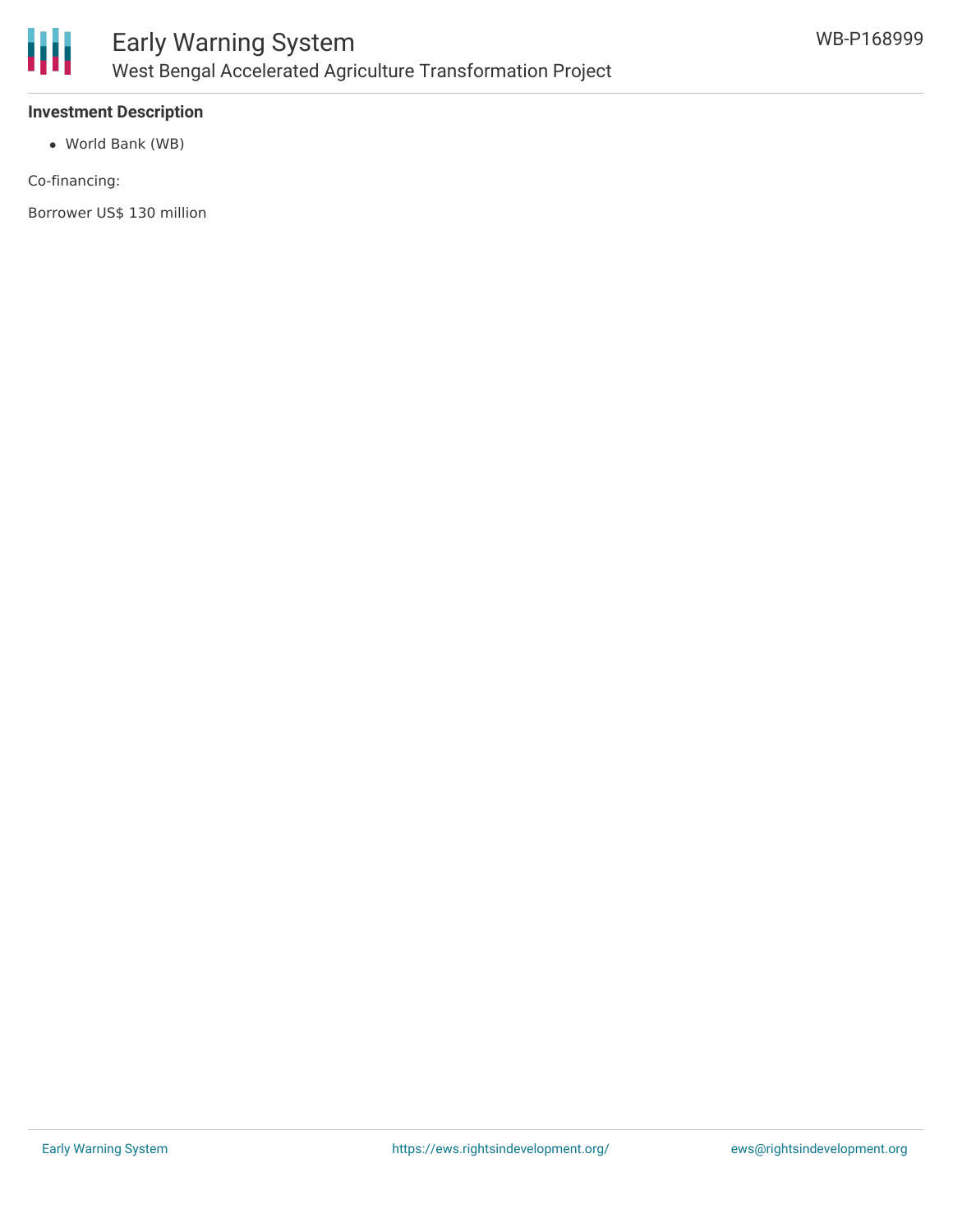

### **Contact Information**

**World Bank** Raj Ganguly Senior Agribusiness Specialist

#### **Borrower/Client/Recipient**

Ministry of Finance Bandana Preyashi Director [bandana.preyashi@gov.in](mailto:bandana.preyashi@gov.in)

#### **Implementing Agencies**

Department of Agriculture Mr. Jitendra Roy Joint Secretary [jsrkvywb@gmail.com](mailto:jsrkvywb@gmail.com)

#### **ACCOUNTABILITY MECHANISM OF WORLD BANK**

The World Bank Inspection Panel is the independent complaint mechanism and fact-finding body for people who believe they are likely to be, or have been, adversely affected by a World Bank-financed project. If you submit a complaint to the Inspection Panel, they may investigate to assess whether the World Bank is following its own policies and procedures for preventing harm to people or the environment. You can contact the Inspection Panel or submit a complaint by emailing ipanel@worldbank.org. You can learn more about the Inspection Panel and how to file a complaint at: <http://ewebapps.worldbank.org/apps/ip/Pages/Home.aspx> .